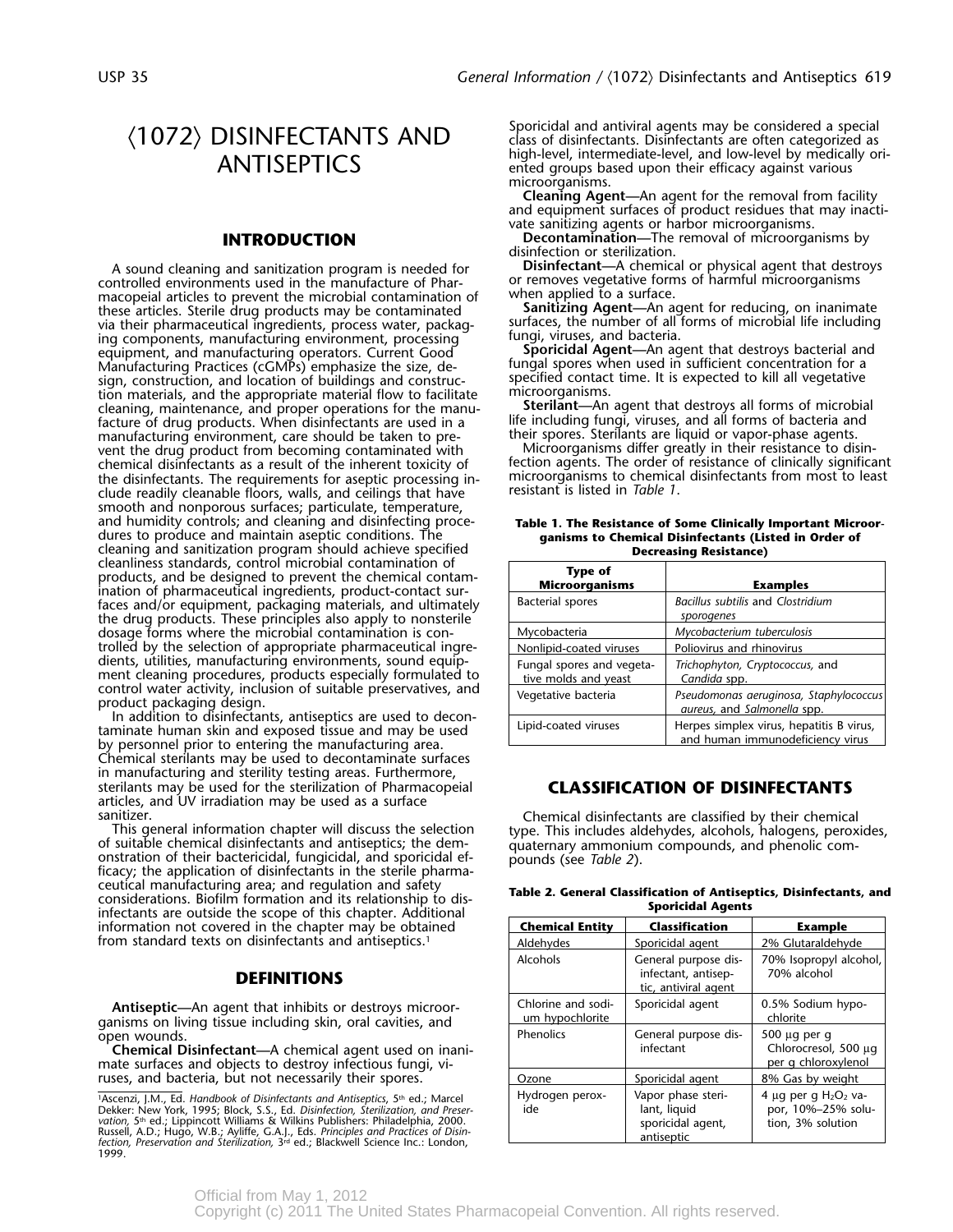| <b>Chemical Entity</b>                  | <b>Classification</b>                         | <b>Example</b>                                                             |  |
|-----------------------------------------|-----------------------------------------------|----------------------------------------------------------------------------|--|
| Substituted digua-<br>nides             | Antiseptic agent                              | 0.5% Chlorhexidine<br>gluconate                                            |  |
| Peracetic acid                          | Liquid sterilant, va-<br>por phase sterilant  | 0.2% Peracetic acid, 1<br>ug per g peracetic<br>acid                       |  |
| Ethylene oxide                          | Vapor-phase steri-<br>lant                    | 600 µg per g Ethylene<br>oxide                                             |  |
| Quaternary am-<br>monium com-<br>pounds | General purpose dis-<br>infectant, antiseptic | Concentration depen-<br>dent on application,<br>Benzalkonium chlo-<br>ride |  |
| $\beta$ -Propiolactone                  | Sporicidal agent                              | 100 µg per g $\beta$ -Propi-                                               |  |

# **Table 2. General Classification of Antiseptics, Disinfectants, and** the disinfectant; the compatibility of the disinfectant with **Sporicidal Agents** (Continued) cleaning agents and other disinfectants: the planned disin

The effectiveness of a disinfectant depends on its intrinsic biocidal activity, the concentration of the disinfectant, the contact time, the nature of the surface disinfected, the hard-  $(1/t)(\log N_0/N)$ ness of water used to dilute the disinfectant, the amount of Function Fungicide, and Rodenticide Act (FIFRA), the Envi-<br>
Issues, in cfu per mL; and N is the final number, in cfu per<br>
ronmental Protection Agency (EPA) registers chemical disin-<br>
fectants marketed in the United States type of microorganisms killed, and the necessary contact<br>time. Certain liquid chemical sterilizers intended for use on critical or semicritical medical devices are defined and regu-<br>lated by the U.S. Food and Drug Administration (FDA).

### **SELECTION OF AN ANTISEPTIC FOR HAND AND SURGICAL SITE DISINFECTION** in which T is T° – 10.

Figure Concinent form and alcohol have a Q<sub>10</sub> of 4 and<br>
S. *aureus* and *P. aeruginosa* that have been implicated in<br>
S. *aureus* and *P. aeruginosa* that have been implicated in<br>
hospital-associated infection. Use of ant

<sup>'</sup> Common antiseptics include 4% chlorhexidine, 10%<br>povidone–iodine, 3% hexachlorophene, 70% isopropyl alco-

## **SELECTION OF A DISINFECTANT FOR USE IN** in which C<sub>1</sub> and C<sub>2</sub> are the higher and lower disinfectant **A PHARMACFUTICAL MANUFACTURING** concentrations, respectively. **A PHARMACEUTICAL MANUFACTURING**<br>The wide differences in concentration exponents, n, have

When selecting a disinfectant for use in a pharmaceutical<br>manufacturing area, the following points should be considered that in disinfectant effectiveness testing and routine mi-<br>ered: the number and types of microorganis ricidal activity of the disinfectant on the surface; the corro-<br>the Pharmaceutical Industry PDA Lef Pharmaceutical Scharmaceutical Scharmaceutical Sci. and Jeck. 1997 6 including the distribution of the process of the process of the properties of the and Tech., 1997, 51,<br>siveness of the disinfectant to equipment with repeated ap-<br>plication; the safety considerations for operators applying

**Sporicidal Agents** *(Continued)* cleaning agents and other disinfectants; the planned disinfectant rotation; and the steps that need to be taken to<br>avoid the contamination of pharmaceutical products by a<br>disinfectant.<sup>2</sup>

### **THEORETICAL DISCUSSION OF** acid **DISINFECTANT ACTIVITY**

Plots of the log of the number of microorganisms per mL surviving in a disinfectant solution indicate that first-order kinetics can be applied as a gross approximation to the reduction in microbial count with respect to time. In practice, the plots show a more sigmoid curve with a slower initial reduction in numbers followed by an increasing rate with respect to time.

<u>| olactone | I</u> respect to time.<br>The rate constant, K, for the disinfection process can be<br>| calculated by the formula:

organic materials present on the surface, and the type and in which t is the time, in minutes, for the microbial count to the number of microorganisms present. Under the Federal be reduced from  $N_0$  to  $N_i$ ,  $N_0$  is the

pressed as a temperature, T, coefficient per 10° rise in tem-<br>perature,  $Q_{10}$ , calculated by the formula:

lated by the U.S. Food and Drug Administration (FDA). Time to decontamination at T°/Time to decontamination at T

Further evidence that a first-order reaction is an inade-Hands and surgical sites are disinfected in a hospital set-<br>ting to reduce the resident flora and to remove transient<br>chemical and enzyme reactions are 2 to 3, while the com-

water in reducing the counts of bacteria on the skin; re-<br>peated antiseptic use further reduces these counts. These the microbial population in a standard inoculum to zero peared antisepple use further reduces these counts. These<br>principles may be applied to clean-room operators in the<br>pharmaceutical industry.<br>Common antiseptics include 4% chlorbeviding 10% ponent, n. The relationship can be

povidone–iodine, 3% hexachlorophene, 70% isopropyr alco-<br>h = (log of the kill time at concentration C<sub>1</sub>)/(log C<sub>1</sub> – log C<sub>2</sub>)<br>kill time at concentration C<sub>1</sub>)/(log C<sub>1</sub> – log C<sub>2</sub>)

**THE WIRE DIFFERENT ENVIRONMENT**<br>practical consequences in picking the use dilution of differ-<br>ent disinfectants and in using dilution to neutralize a disin-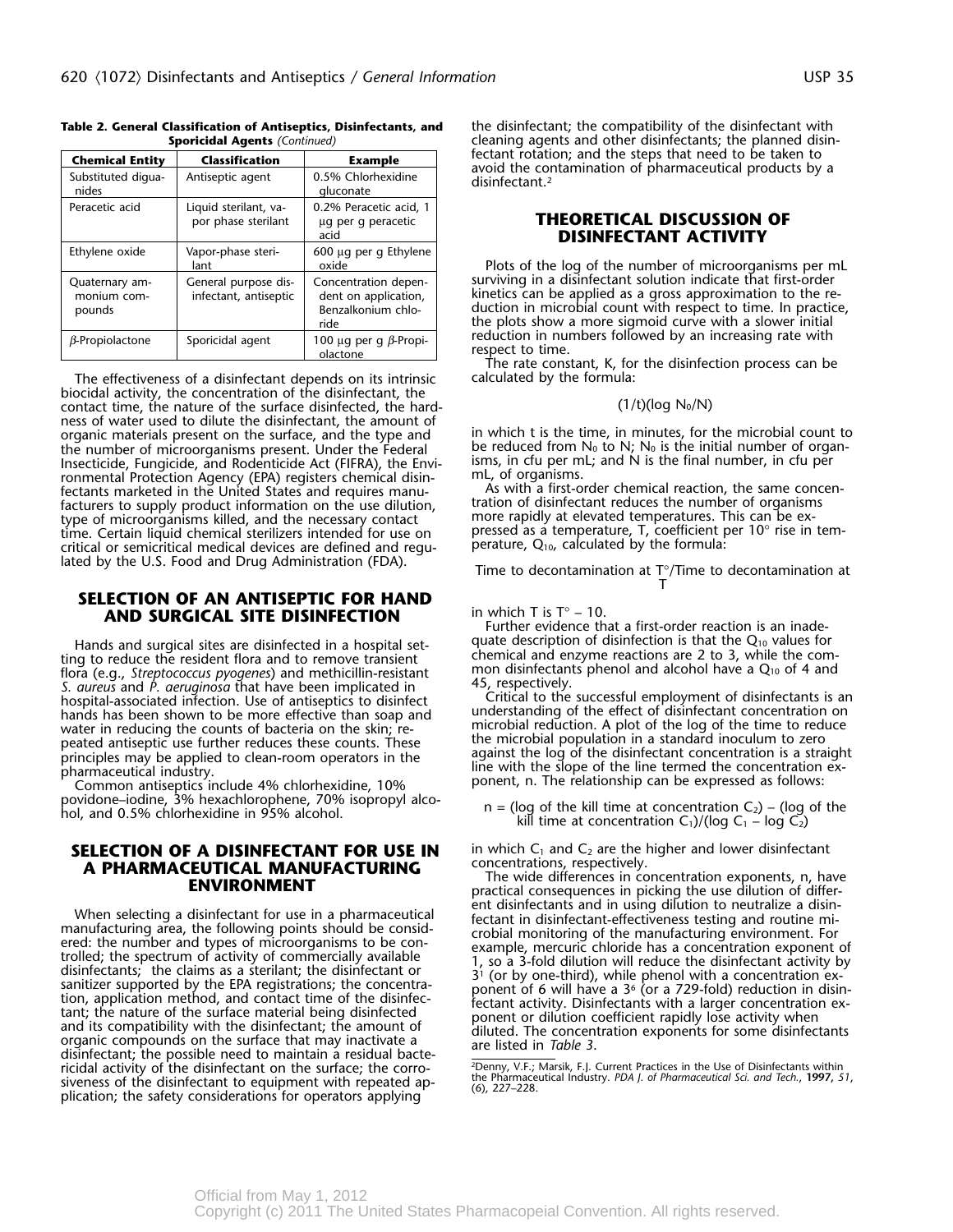| <b>Disinfectant</b>           | Concentration<br><b>Exponents</b> |
|-------------------------------|-----------------------------------|
| Hydrogen peroxide             | 0.5                               |
| Sodium hypochlorite           | 0.5                               |
| Mercuric chloride             |                                   |
| Chlorhexidine                 |                                   |
| Formaldehyde                  |                                   |
| Alcohol                       |                                   |
| Phenol                        |                                   |
| Quaternary ammonium compounds | 0.8 to 2.5                        |
| Aliphatic alcohols            | 6.0 to 12.7                       |
| Phenolic compounds            | 4 to 9.9                          |

Another important consideration may be the pH of the disinfectant. Many disinfectants are more active in the ionized form, while others are more active in the nonionized be helpful in terms of the products in the products in a both products in an analyze form. The degree of ionization will depend on the  $p\kappa$  of an anaufacturing e form. The degree of ionization will depend on the p*K*<sub>a</sub> of manufacturing environment.<br>the agent and the pH of the disinfection environment. For hell the United States, the official disinfectant testing meththe agent and the pH of the disinfection environment. For In the United States, the official disinfectant testing meth-<br>Example, phenol, with a pK, of 10, will be more effective at ods are published by AOAC International<sup>3</sup> example, phenol, with a p $K_a$  of 10, will be more effective at a pH below 7 where it is nonionized.

| Target                                                  | <b>Disinfectant</b>                                                                 |
|---------------------------------------------------------|-------------------------------------------------------------------------------------|
| Cell wall                                               | Formaldehyde, hypochlorite, and<br>glutaraldehyde                                   |
| Cytoplasmic membrane, ac-<br>tion on membrane potential | Anilides and hexachlorophene                                                        |
| Membrane enzymes, action<br>on electron-transport chain | Hexachlorophene                                                                     |
| Action on ATP                                           | Chlorhexidine and ethylene oxide                                                    |
| Action on enzymes with -SH<br>groups                    | Ethylene oxide, glutaraldehyde, hy-<br>drogen peroxide, hypochlorite,<br>and iodine |
| Action on general membrane<br>permeability              | Alcohols, chlorhexidine, and quater-<br>nary ammonium compounds                     |
| Cell contents, general coagu-<br>lation                 | Chlorhexidine, aldehydes, and qua-<br>ternary ammonium compounds                    |
| Ribosomes                                               | Hydrogen peroxide                                                                   |
| Nucleic acids                                           | <b>Hypochlorites</b>                                                                |
| Thiol groups                                            | Ethylene oxide, glutaraldehyde, hy-<br>drogen peroxide, and hypochlorite            |
| Amino groups                                            | Ethylene oxide, glutaraldehyde, and<br>hypochlorite                                 |
| General oxidation                                       | Hypochlorite                                                                        |

### **MICROBIAL RESISTANCE TO DISINFECTANTS**

well-described phenomenon. The development of microbial material should be demonstrated during the use-dilution or<br>resistance to disinfectants is less likely to occur at significant surface-challenge studies. Points to rem Fectants are less interventions are in symbol biocidal agents<br>
levels, as disinfectants are more powerful biocidal agents<br>
than antibiotics. In addition, they are normally applied in<br>
high concentrations against low popula

**Table 3. Concentration Exponents of Common Antiseptics, Dis-** are real differences among different species in resistance to the lethal effects of different sanitizers.

### **DISINFECTANT CHALLENGE TESTING**

Under FIFRA, the EPA requires companies that register public health antimicrobial pesticide products including dis-<br>infectants, sanitization agents, sporicidal agents, and sterilants to ensure the safety and effectiveness of their products<br>lants to ensure the safety and effectiveness of their products<br>before they are sold or distributed. Companies registering<br>these products must address the chemi their product is safe if used as directed on the label, include efficacy data to document their claims of effectiveness<br>against specific organisms and to support the directions for use provided in the labeling, and provide labeling that re-<br>flects the required elements for safe and effective use. While these directions provide valuable information, they may not<br>be helpful in terms of the products' use as disinfectants in a

Phenol-Coefficient Test, Use-Dilution Method Test, Hard Surface Carrier Method, and Sporicidal Carrier Test. A scientific study submitted for EPA review in support of disinfectant **MECHANISM OF DISINFECTANT ACTIVITY** registration must be conducted at a laboratory facility that Table 4 lists the sites and modes of action of some repre-<br>Follows the Good Laboratory Practices (GLP) regulations (21<br>sentative disinfectants.<br>a pharmaceutical manufacturing environment, it may be deemed necessary to conduct the following tests: (1) usedilution tests (screening disinfectants for their efficacy at va- **Table 4. Mechanism of Disinfectant Activity Against** rious concentrations and contact times against a wide range of standard test organisms and environmental isolates); (2) surface challenge tests (using standard test microorganisms and microorganisms that are typical environmental isolates, applying disinfectants to surfaces at the selected use concentration with a specified contact time, and determining the log reduction of the challenge microorganisms); and  $(3)$ a statistical comparison of the frequency of isolation and numbers of microorganisms isolated prior to and after the implementation of a new disinfectant. This is considered necessary because critical process steps like disinfection of<br>aseptic processing areas, as required by GMP regulations,<br>need to be validated, and the EPA registration requirements<br>do not address how disinfectants are used permeability nary ammonium compounds the surface challenge tests, the test organisms are enumer-Neutralizers that inactivate the disinfectants should be included in either the diluent or microbiological media used for microbial enumeration or both. Information on disinfectant neutralization may be found in *Validation of Microbial* 

(for bacterial spores) to 3 (for vegetative bacteria) log reduction during a predetermined contact time (i.e., 10 minutes over and above the recovery observed with a control disinfectant application). The efficacy of the neutralizers and their ability to recover inoculated microorganisms from the The development of microbial resistance to antibiotics is a Their ability to recover inoculated microorganisms from the development of microbial The material should be demonstrated during the use-dilution or

disinfection program to confirm their susceptibility, as there  $\frac{340}{}$  and  $\frac{340}{}$  and Methods of Analysis, 15th, 16th, and 17th edi-